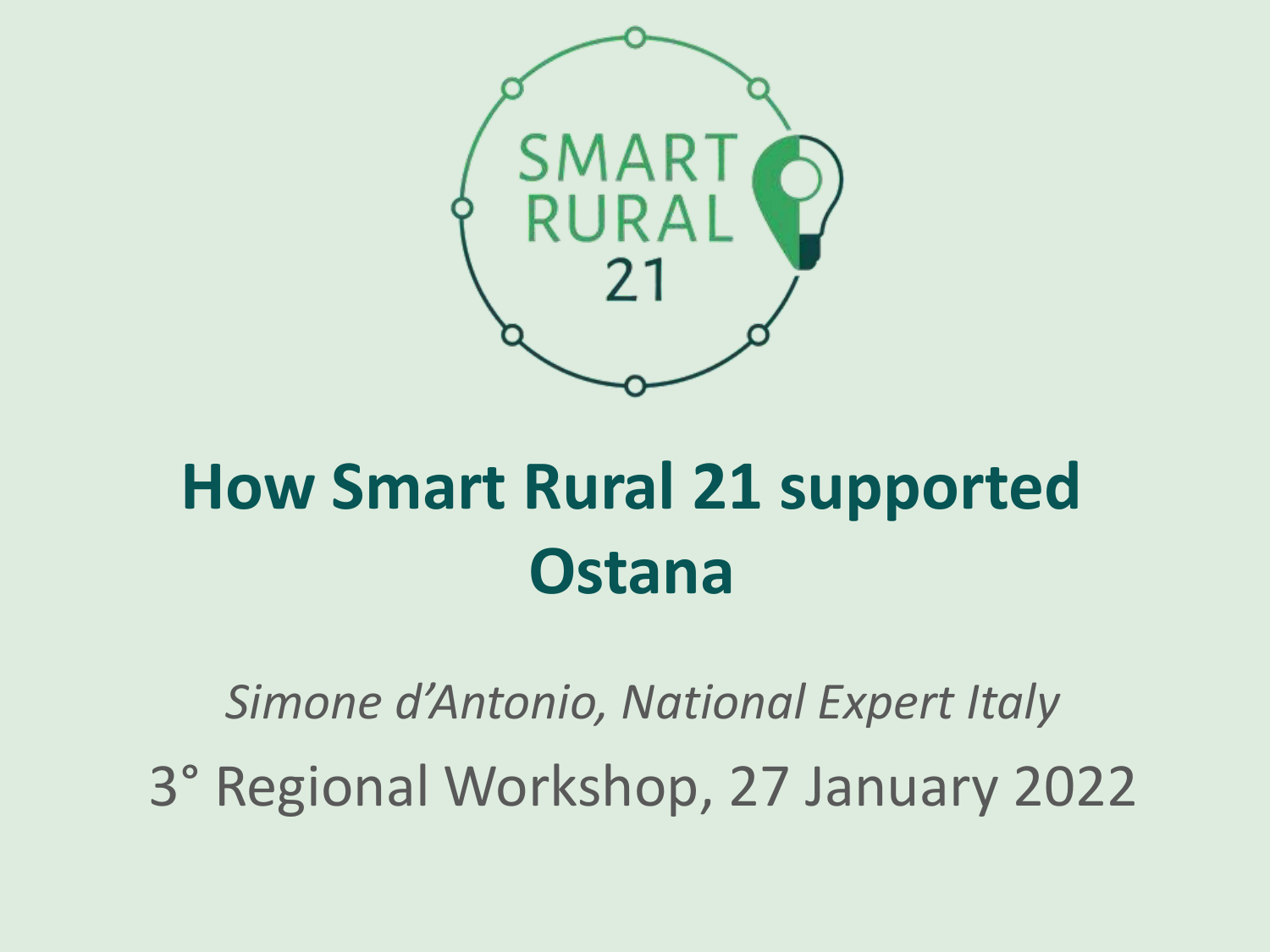# **Why Ostana?**

- **185 applicants from all over Italy**: a competitive evaluation process
- **The smallest village among the applicants**: 85 residents, but a strong network of connections and projects
- **A great story**: how a village can fulfill its potential of innovation at its best
- **A powerful testing ground**: how a Smart Strategy can have a strong impact on the local community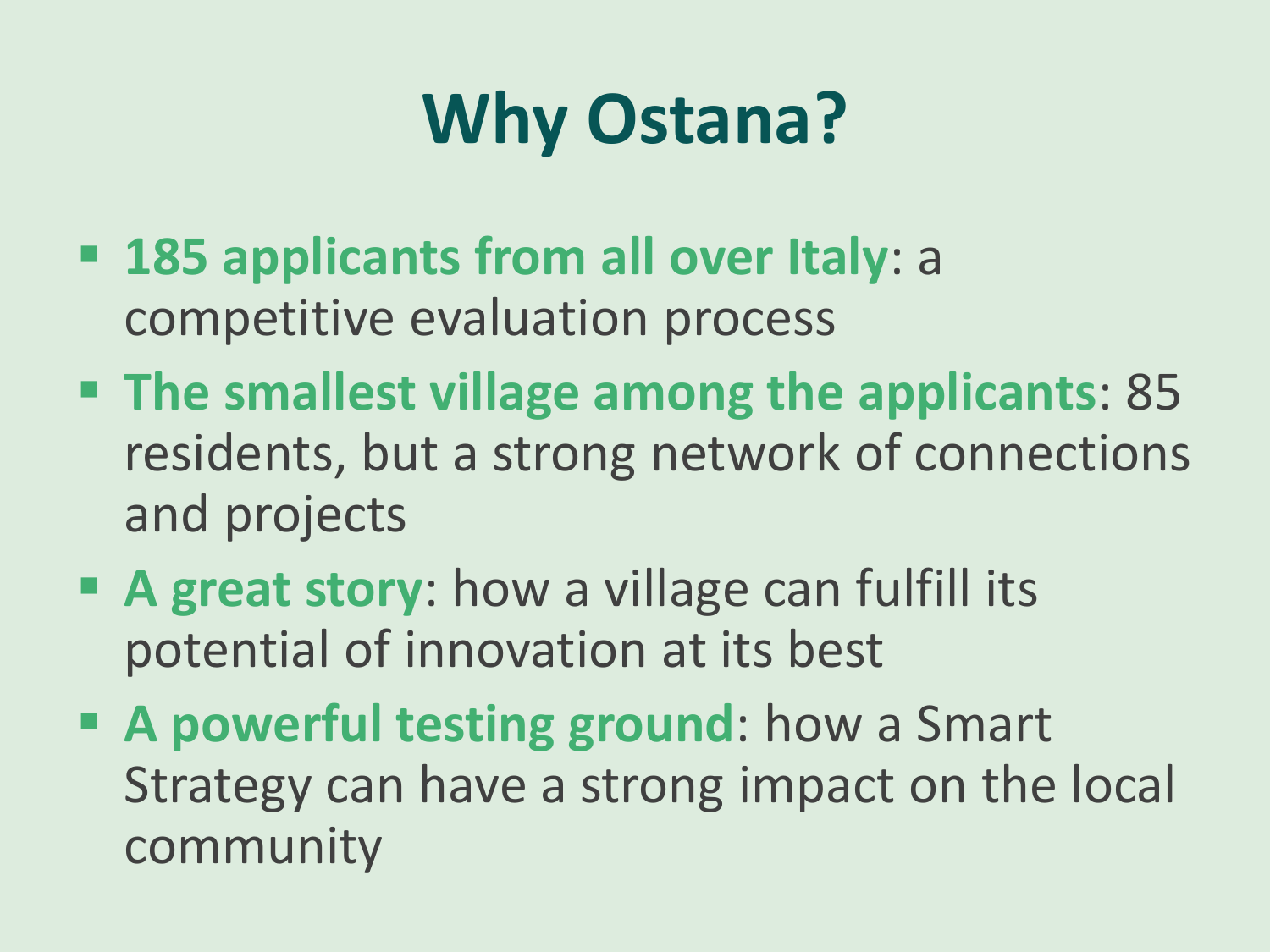#### **Challenges and solutions**

- **The definition of the priorities**: how to bring innovation where a strong idea of local development is already settled
- **The participatory process:** how to structure a process in a place where participation is carried out on daily basis
- **The innovative actions**: focus on topics/challenges with a strong potential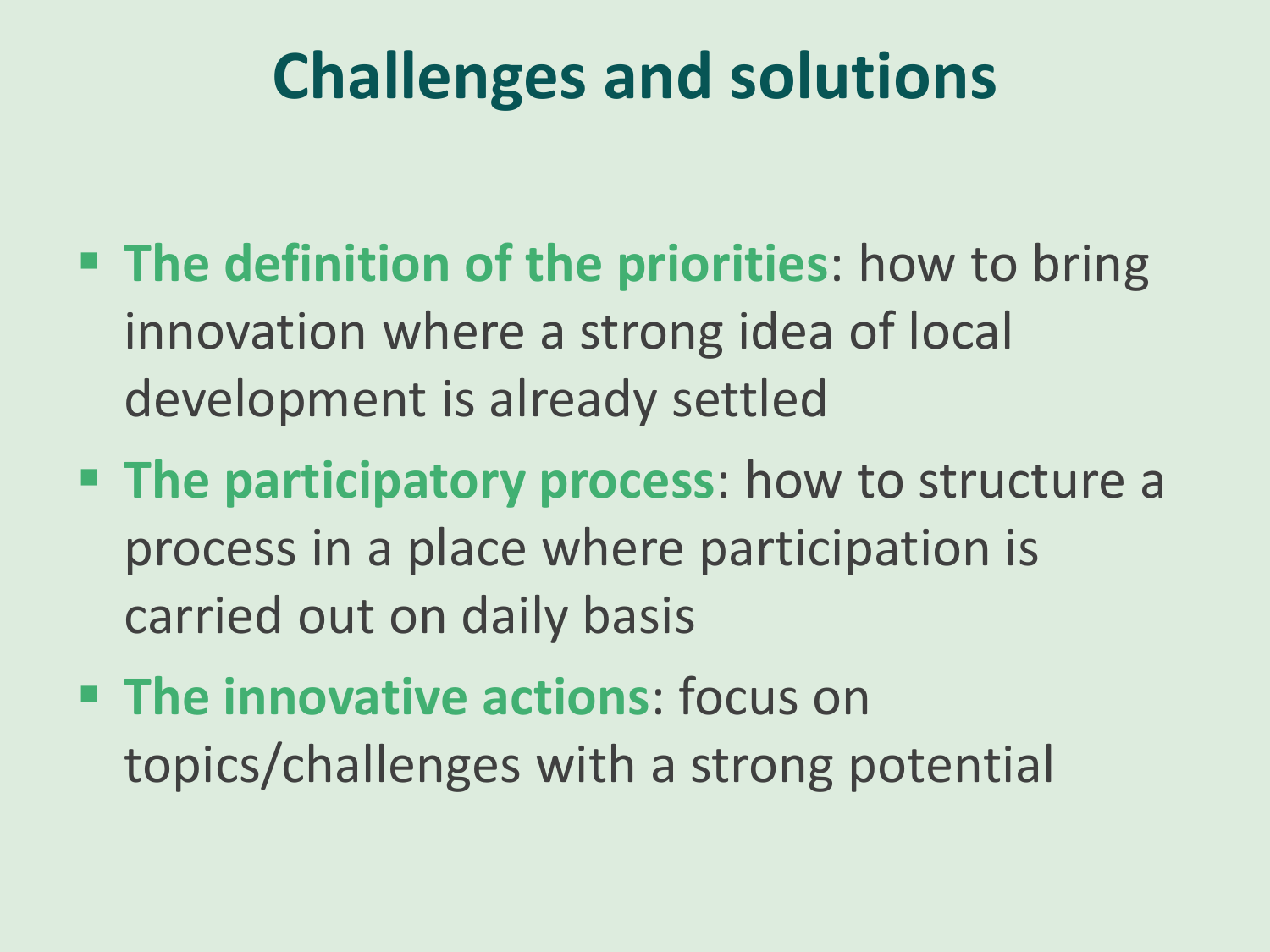## **The Smart Village Strategy**

- **A collective project**: solid basis on the idea of living in the Alps in an innovative way
- **Fostering the arrival of new permanent residents**: actions to promote attractiveness and contrast depopulation
- **Promoting sustainable modes of transport**: concrete actions for residents and tourists
- **Making culture a driver for growth**: a diversified, contemporary cultural offer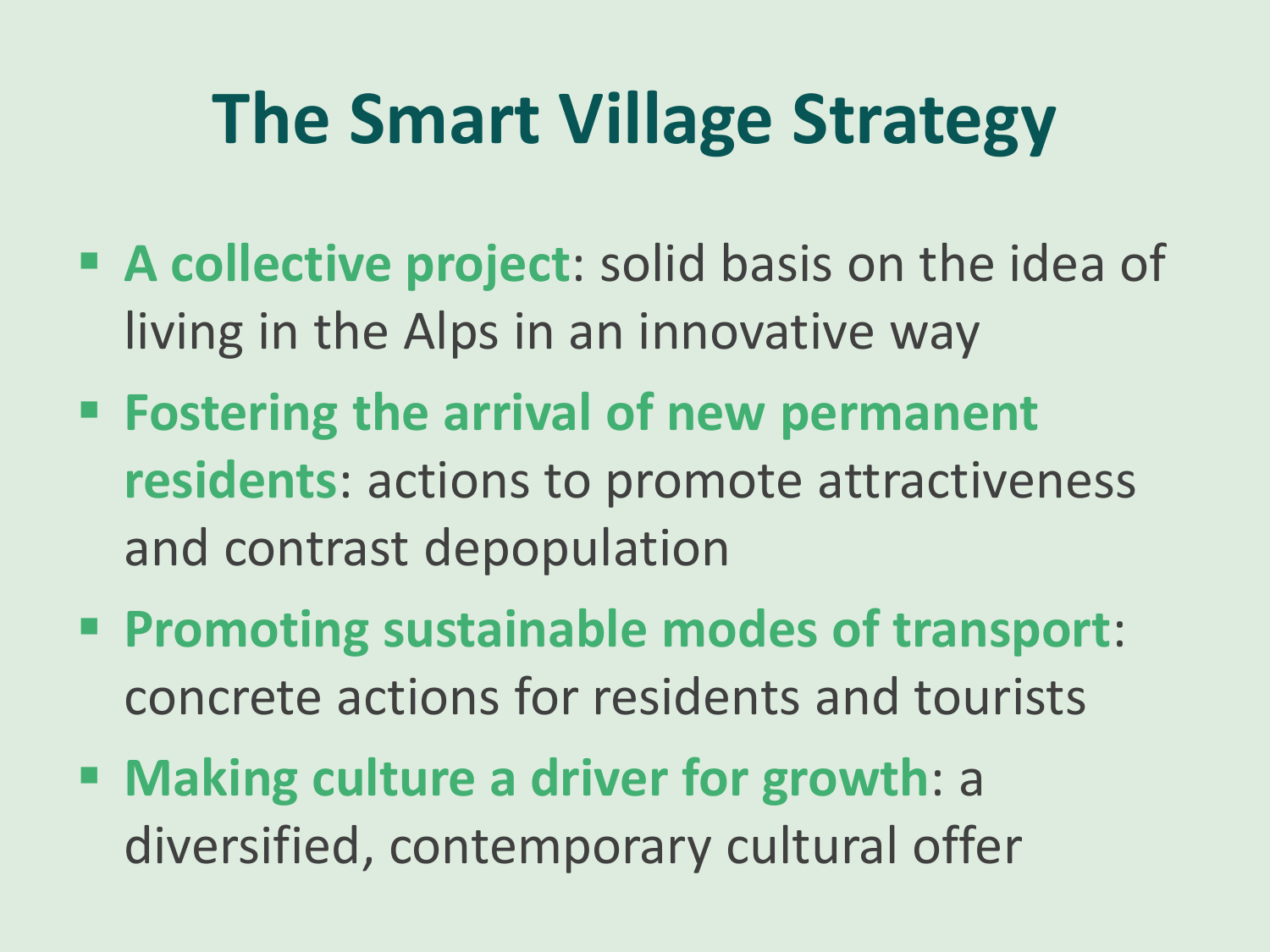# **The Objectives of the Strategy**

- **A green community**: sustainable mobility and management of natural resources
- **Better housing for all**: between regeneration of unused structures and new financial schemes
- **Social innovation and community cohesion**: cultural actions and new services for different types of audience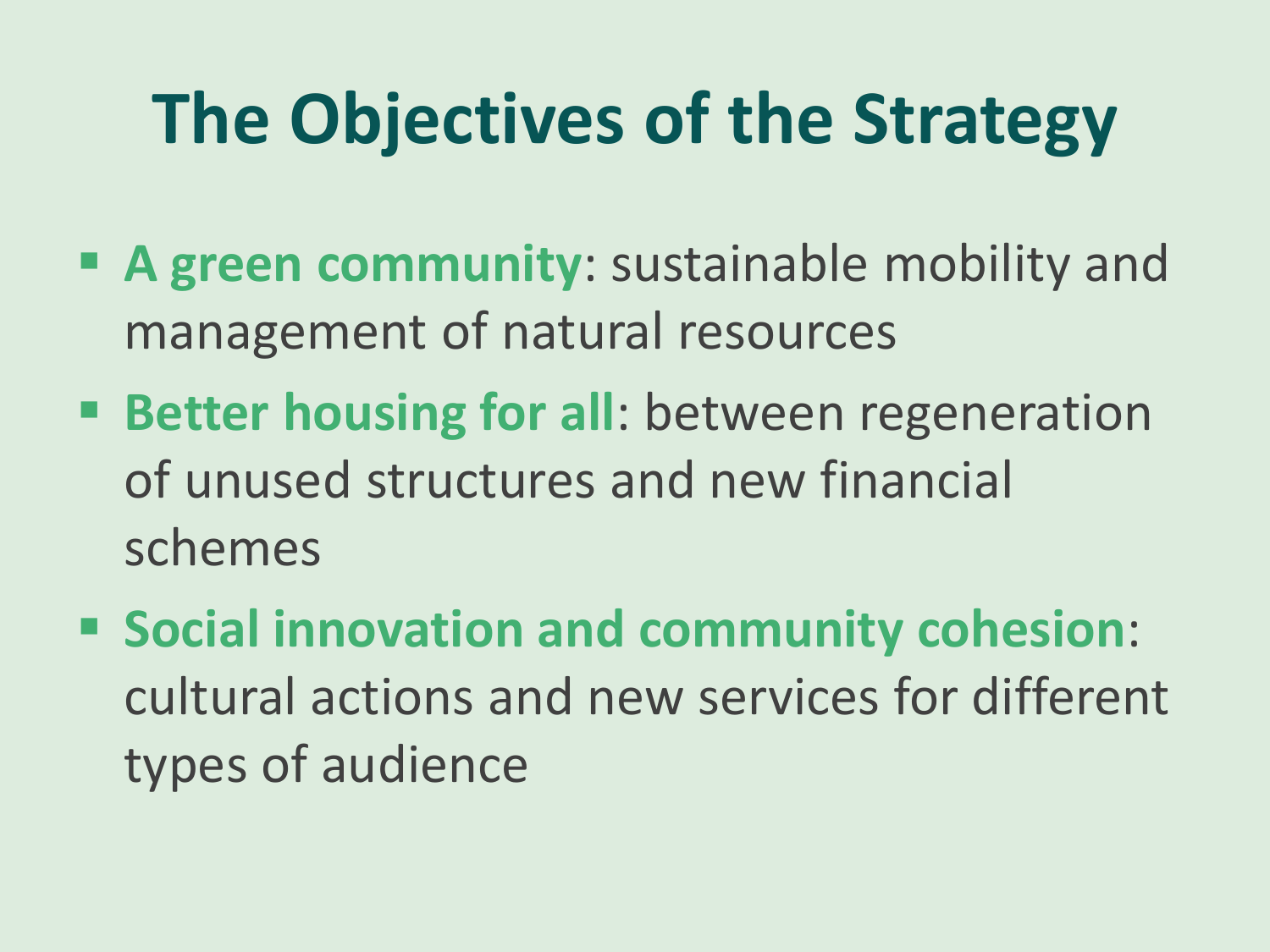## **Possible strenghts to the implementation**

- **A resilient community**: able to cope with rapid and unexpexcted changes
- **A solid community spirit**: decisive for the recovery and for keeping the community alive
- **A motivated project team**: mediation among different issues (public, private, community)
- **A strong political committment:** continuity with the idea of Ostana's revival carried out in the previous decades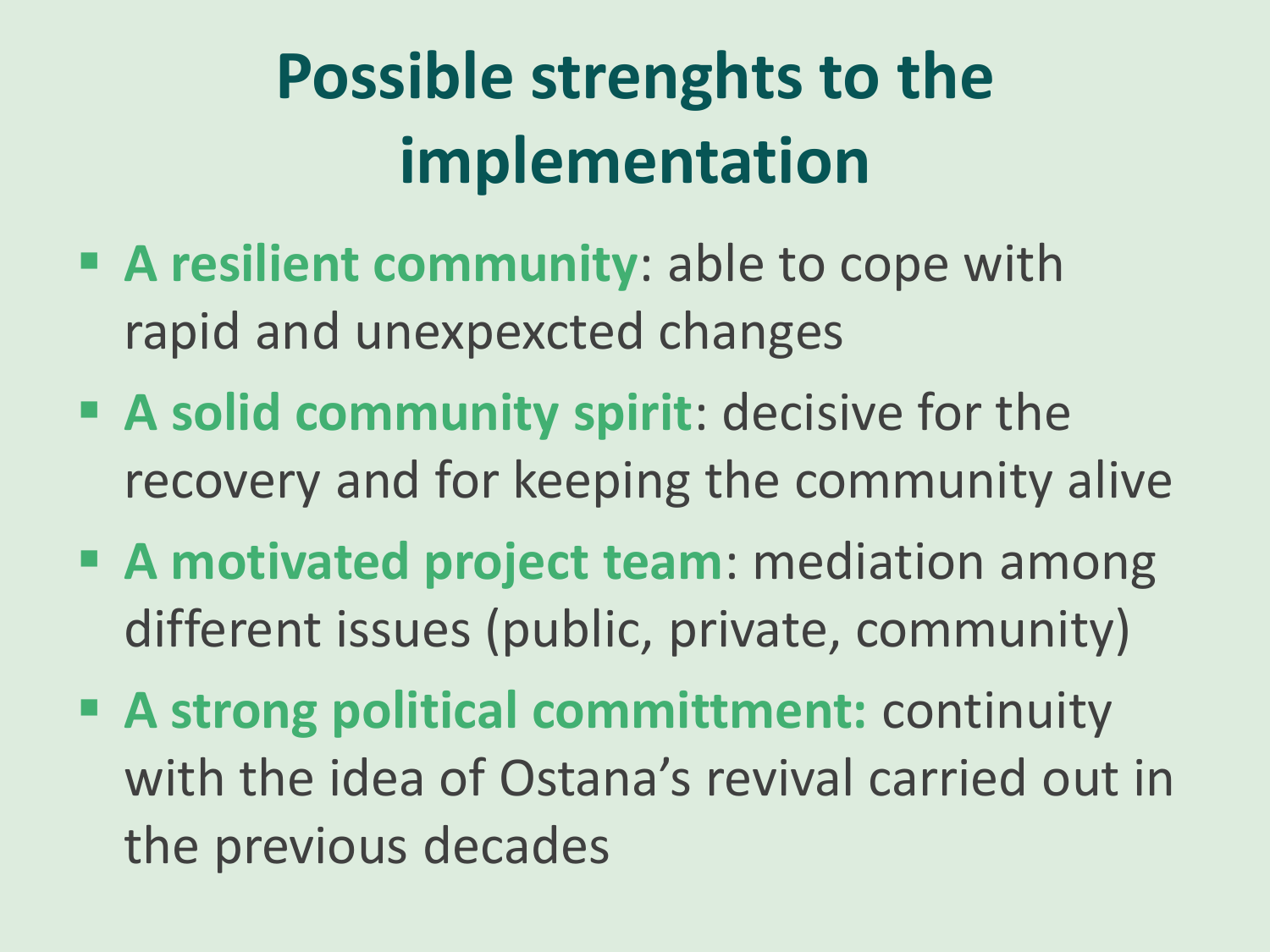## **Possible obstacles to the implementation**

- **Access to broadband**: an issue shared with other inner and mountainous areas in Italy
- **Mobility**: connection with local/regional transport hubs
- **Lack of affordable housing**: a decisive element for ensuring a social mix
- **Reduction of national investments: need of** funding for basic services (road maintainance, etc.)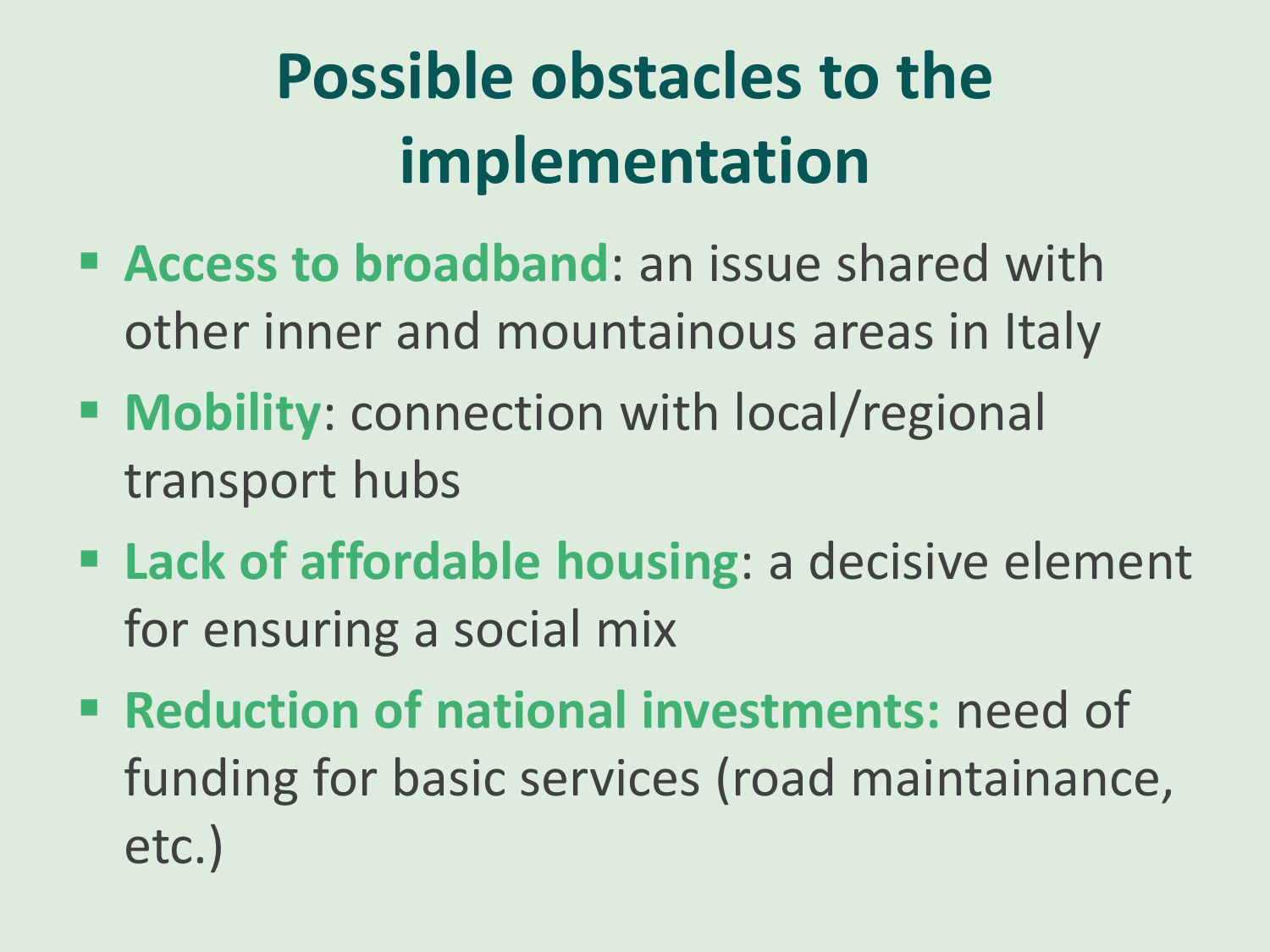#### **The actions of the Smart Strategy**

- **Sustainable mobility:** shuttle bus, intermodality areas, car pooling system
- **Social and innovative housing:** new opportunities for temporary (chestnut cabin) and long-term housing (dialogue with tenants)
- **Culture and social innovation**: consolidation of the contemporary cultural centre Lou Pourtoun, launch of the Ostana Residency Programme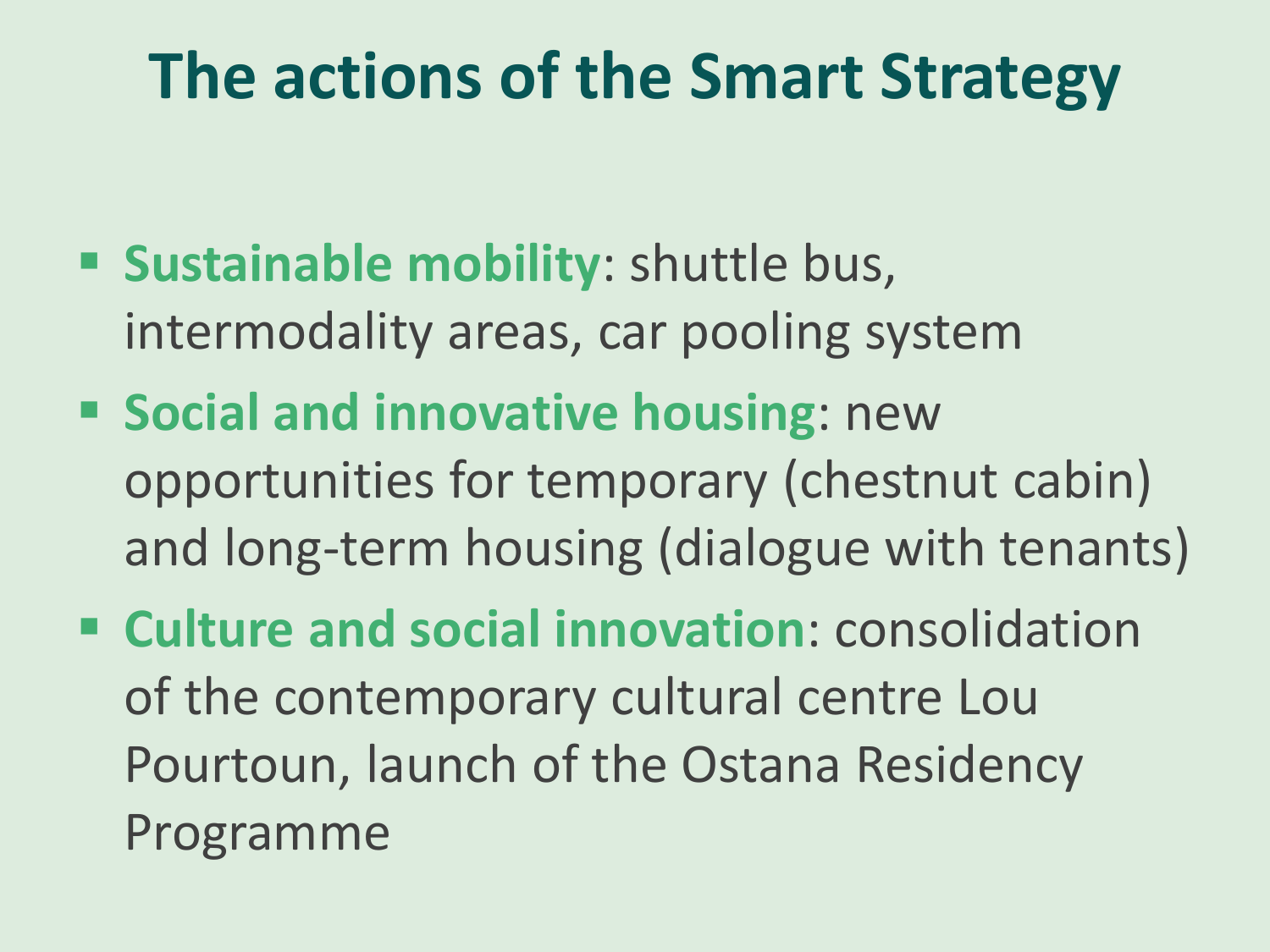## **How Smart Rural 21 is supporting Ostana**

- **Development of the Smart Strategy**: support to methodology, co-creation and definition of priorities
- **E** Support to the implementation: Smart mobility solutions, co-development call for temporary residency
- **Innovative funding schemes: EU programs** (Horizon Europe, Alpine Space), connection with NCP, research centres and national authorities
- **Knowledge sharing: innovative solutions from** Italy and Europe, connection with other initiatives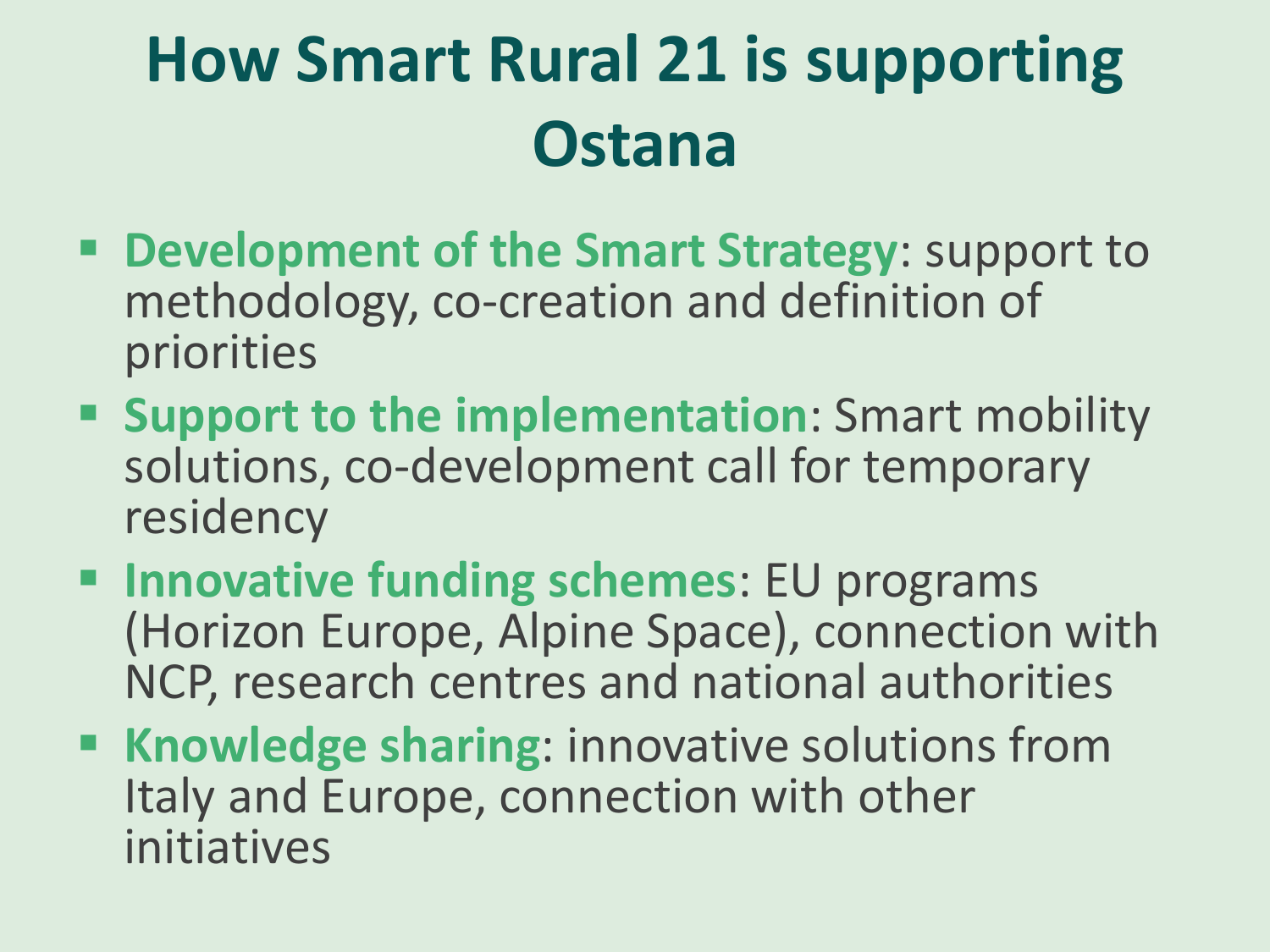#### **What have we leraned?**

- **A small village, a wealth of knowledge**: the power of narrative for Ostana's future
- **A model replicable in other Italian villages**: living mountain and inner areas in a different way
- **Adaptive smart rural strategies**: a replicable model for other Italian municipalities
- **People have the power: the stories of the** residents and Ostana's wider community as smart human asset